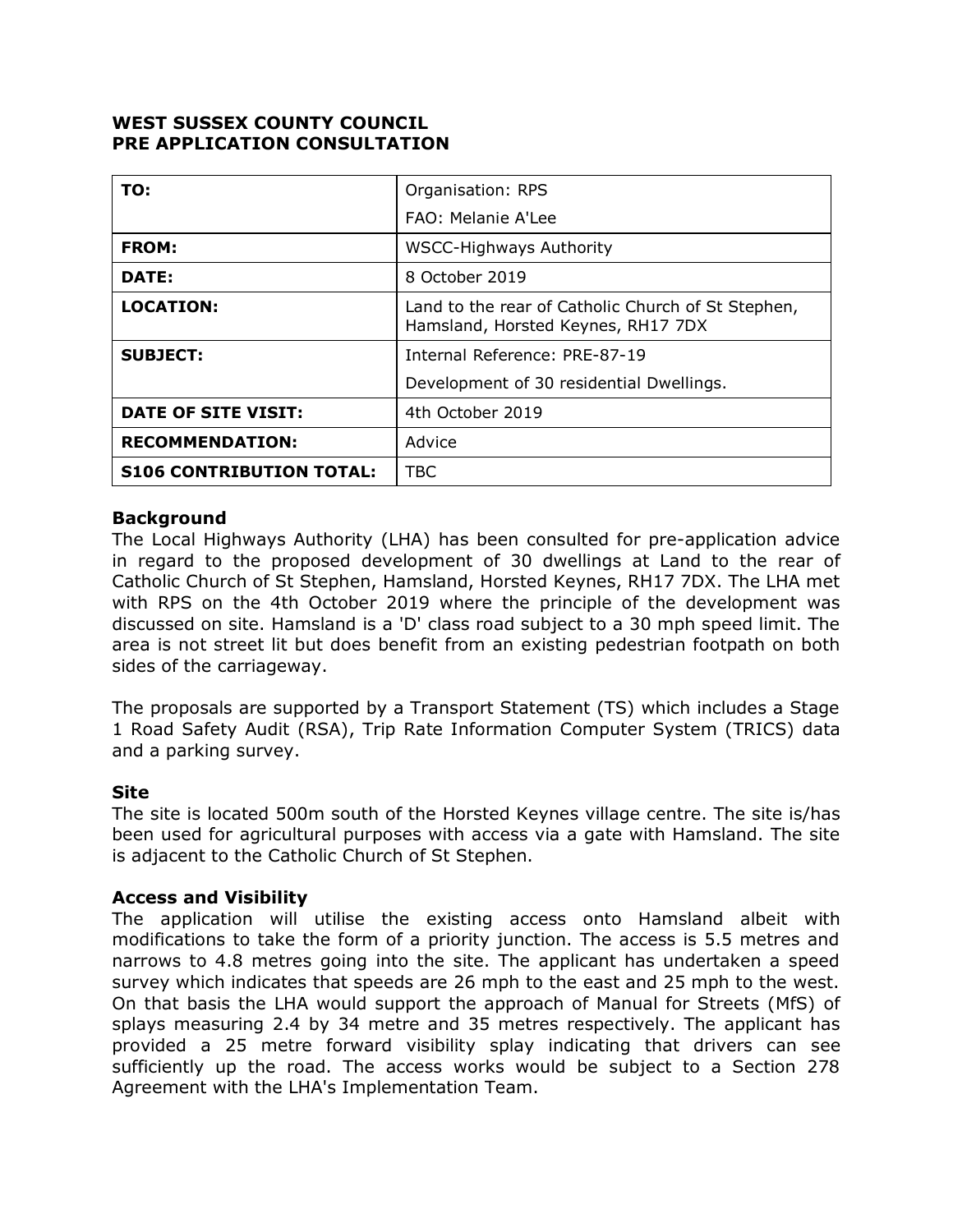### **Internal Layout and Parking**

No concerns would be recorded with the internal layout. The principle would appear to be acceptable. The applicant proposes a 1.5 metre internal footway which would accord with MfS parameters and provide safe access into the site for pedestrians. The applicant has provided a swept path diagram to demonstrate turning for larger vehicles within the site. This includes a refuse vehicle which we would advise is run past the Local Planning Autority's (LHA) waste collection authority for their input on the proposals. The applicant has indicated that the internal layout may be offered for adoption under a Section 38 Agreement. This can be confirmed at the planning application stage however. The applicant states that parking will according with the LHA's parking allocations. For clarity the LHA's parking calculator has been updated from August 2019. It is therefore the parameters of this which the proposals should be measured against with print outs provided within a submitted TS to the LPA.

### **Parking Survey**

The applicant undertook a parking survey to assess the parking stress along Hamlands. The results show that the maximum parking available was 57% of the capacity at the busiest period. The LHA would be satisfied with the surveys findings that there is not significant stress on Hamsland which could result in highway safety issue, coupled with this is the proposed lay-by (detailed in the section below) which will help alleviate any issues with the free flow of traffic.

### **Proposed Lay-By**

The applicant proposes a lay-by which would be achieved by narrowing the existing highway verge. The proposed lay-by will require re-positioning the existing pedestrian crossing point. The proposed dimensions shown are accepted and would allow a larger vehicle to turn in and out of the site whilst cars are parked. In the current arrangement this manoeuvre would be restricted therefore there is an advantage to all road users with this proposed amendment. As detailed in the section below the lay-by has been considered as part of the sites access appraisals in the Stage 1 RSA. The works for the lay-by would need to be undertaken with a Section 278 Agreement with the LHA's implementation Team. This will also include a Stage 2 RSA and Technical Check as part of the process.

# **Stage 1 Road Safety Audit**

The applicants TS provides a Stage 1 RSA. The RSA has been completed in accordance with GG 119 parameters. The RSA finds 2 problems with the proposed access arrangements. These relate to an internal accessway pinch point and the removal of the pedestrian crossing point as part of the proposals for the lay-by. The applicants Designer's Response provides confirmation that each point of the Auditors has been agreed to and the plans have been modified to include the amendments.

### **Capacity**

A trip analysis has been undertaken on the use type 'residential' in the use class 'houses privately owned'; the assessment has been undertaken in accordance with TRICS 'Best Practice Guidance'. A copy of this report is found at the end of the